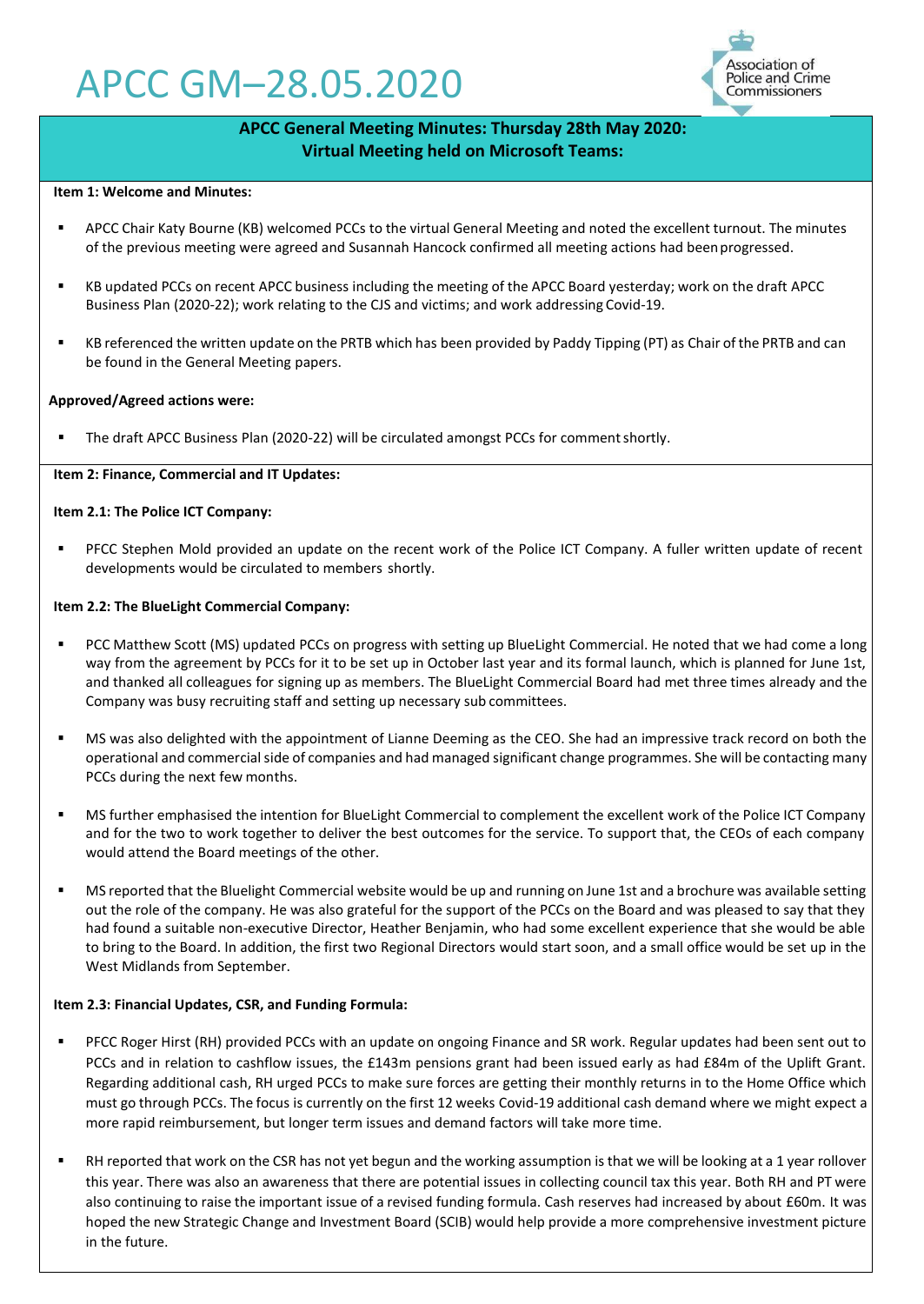# APCC GM–28.05.2020



# **Key points raised by PCCs:**

- The baseline for the one year roll over needed to include inflation, external costs, pay, pension and uplift.
- There were concerns over the loss of council tax income. RH responded that there had been no discussions on precept levels or flexibility as yet and he believed that PCCs are more likely to get borrowing freedom.
- There were concerns raised that PCCs have nothing as yet in writing from Ministers in relation to additional Covid cost reimbursement and we would need a more substantial commitment. PT mentioned that we had minutes taken of ministerial sessions where it was clear that we will get legitimate Covid costs back.

# **Approved/Agreed actions were:**

PCCs were asked to email RH/PT with any additional financial issues of concerns they may have.

# **Item 3: Update from Tricia Hayes, Director General, Home Office:**

- KB welcomed Tricia Hayes (TH), the new Director General at the Home Office to the meeting. TH updated PCCs on recent developments on the Police Uplift Programme and Covid recovery planning. Regarding Operation Uplift, she confirmed that the recruitment of the 20,000 police officers is a flagship policy in the Home Office, it is the issue on which the department has had most contact with the PM, and it is a 'once in decade' opportunity. 3005 extra police officers had been recruited by April 30th 2020 and a communications campaign has been launched involving extensive TV advertising and a new website.
- An Online Assessment Centre has been created in rapid time to get new recruits through the pipeline which is now live in 8 force areas. A robust on-line evaluation process had been developed for the assessment centre and it is likely that parts of the online process will be kept and used in future. 450 further assessors have now begun their training. There is also now an option of a reduction in core training time for student officers to get them deployed more quickly.

# **Key points raised byPCCs:**

- Comments were made about the importance of not diluting the quality standards of recruits to meet targets. TH agreed and reiterated that the Online Assessment Centre would be evaluated to ensure it was an appropriate assessment tool for new recruits.
- The severe economic impact of Covid may lead to social disorder and people defaulting on council tax payments causing funding issues for policing and the Home Office needed to be able to respond to this. TH replied that some short term tactical measures had already been put in place but bigger conversations across government were needed.
- Whilst PCCs were pleased to see that diversity is at the heart of Operation Uplift recruitment, there needed to be a central plan in place for retention too.
- KB thanked TH for her presentation.

# **Approved/Agreed actions were:**

The Home Office presentation on Operation Uplift will be circulated to PCCs and PCCs were asked to email TH if there were any questions or queries they had on the recruitment process.

# **Item 4: Keynote Address from Victoria Atkins, MP, Parliamentary Under-Secretary of State for Safeguarding:**

- KB welcomed Victoria Atkins, MP, and Parliamentary Under-Secretary of State for Safeguarding to the meeting. The Minister emphasised her gratitude to PCCs for being invited to speak and for all the work they have been doing to adapt to changing circumstances and enforce lockdown measures, while still maintaining public confidence. She also noted the continuing safeguarding efforts by PCCs for the most vulnerable and the support given to victims ofcrime.
- The Minister informed PCCs that the Prime Minister had held a Summit on Hidden Crimes last week and thanked PCCs for their attendance. This Summit was particularly timely given that home was not always the safe space it should be. £9.8m had also been allocated to the NCA to enable work with the most dangerous offenders and a further £34m will provide effective support to Children's charities. The Minister thanked PCCs for their engagement on protecting vulnerable people in our society and in particular their collaboration in addressing and supporting cases of domestic abuse during the lockdown arising from the Covid crisis.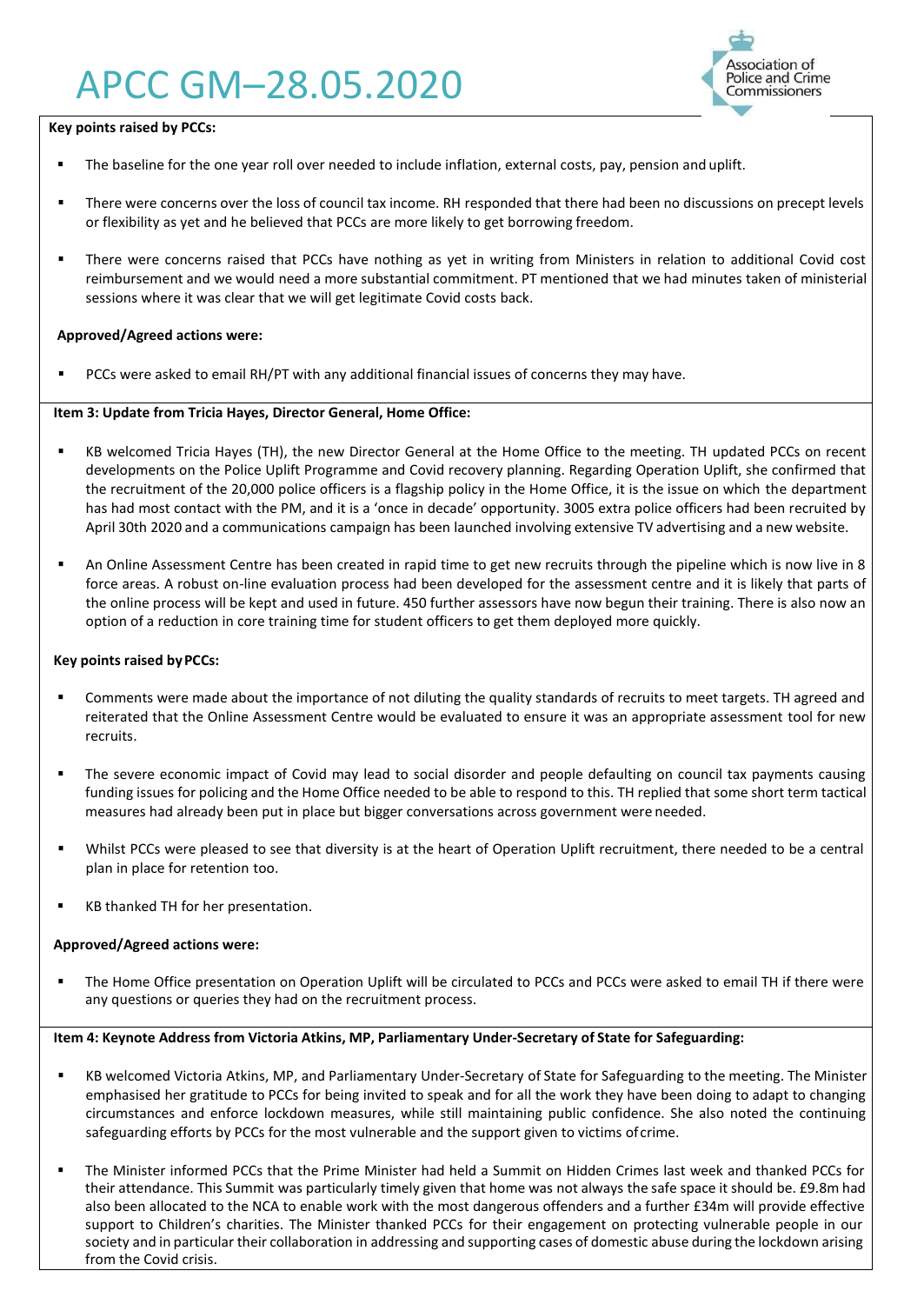# APCC GM–28.05.2020



- The Minister reported that she has been working closely with service providers on the front line to increase provision to ensure these vital services can continue working. The Home Secretary has also launched a new public awareness campaign under the hashtag #youarenotalone and the Minister has launched new guidance to support victims of domestic abuse. The next stage of scrutiny of the Domestic Abuse Bill starts next week.
- The Minister informed PCCs that the experience of victims of rape and sexual violence as they go through the CJS also remains a key concern, and this is rightly the subject of public scrutiny too. She is determined to complete the system review that is currently being conducted, although she noted the timelines of this work have been impacted by Covid-19.
- **The Minister reported that although there has been a decrease in reports of County Lines related violence due to Covid-19,** multi-agency safeguarding efforts at the local level remain essential to enable vulnerable children and young people to break out of the cycle of crime. The Minister concluded by thanking PCCs for their hard work and continued efforts in safeguarding and protecting communities.
- KB thanked the Minister for her presentation.

# **Item 5: New police governance landscape, Home Office, Bethan Page-Jones, Deputy Director:**

- KB welcomed Bethan Page-Jones (BPJ), Deputy Director at the Home Office to the meeting. BPJ updated PCCs on the new governance landscape for policing in relation to the National Policing Board, the Strategic Change and Investment Board (SCIB), and the Crime and Policing Performance Board (CPPB), and their functions. BPJ said that discussions around the decision making abilities of all of these Boards are still being considered in light of PCCs'statutoryresponsibilities.
- BPJ stated that the National Policing Board had been created to ensure the Home Office is able to grapple with the most important current issues, and to act as a lever for influencing other government departments. The SCIB and the CPPB were both in the process of being brought together and there had been a number of discussions with PCCs about both Boards, including at a recent PRTB meeting, but work was continuing on the detail. Both Boards were first due to meet towards the end of June to discuss ToRS, functions, and membership, although PCCs would be represented onboth.
- BPJ further noted that the SCIB would need to look at all investments and funding and focus on benefits, as well as build on the Joint Portfolio Team to ensure this remained a 'jointly owned' structure. The CPPB was in development but would need to look at the extent that all forces were achieving key government objectives. In both cases, work is ongoing to look at what decisions the Boards can take and how this links to PCC responsibilities.

# **Key points raised by PCCs:**

- PCCs raised some issues about the ToRS for some of these Boards. BPJ said these are in draft form and remain to be agreed and that these concerns were noted.
- **•** PCCs asked if they could join these Board Meetings remotely as observers. BPJ would consider this and reportback.
- PCCs were aware of a number of task forces that have been created under some of these Boards, where there seems to be little involvement of PCCs. BPJ would make sure these governance sub-structures are reviewed so they can link intoPCCs.
- PCC Keith Hunter, the APCC Lead on the Performance Portfolio, reported there were a series of questions relating to performance governance that PCCs need answers on as we progress towards the first meeting of the Crime and Policing Performance Board (CPPB). These included needing to understand the relationship between the CPPB and the PCCs local statutory role, and its role in relation to local force performance; needing to see the latest iteration of the NPB Outcomes Framework to see whether PCC views have been taken on board, and wishing to inform the development of the performance dashboard currently being undertaken by the NPCC, which itself also raises questions about future data collection and whether collating it at national level will invite comparison.
- KH further pointed out that PCCs do not have the latest version of the outcomes framework but the previous version was not fully outcome based and it is not clear how this links to or measures National Policing Board asks. There is also some suggestion that the CPPB will look at specific force performance in achievement of NPB asks, but this could cross over with HMICFRS responsibilities and needs considering in light of PCC responsibilities in this area. BPJ noted that the Home Office is keen to understand how the investment in officer uplift is impacting crime, but this detail needs to be worked through.

Final points included that neither the APCC nor the NPCC have seen the most recent version of the outcomes framework, but in the meantime NPCC is working on a more detailed dashboard to sit under the framework. This poses questions about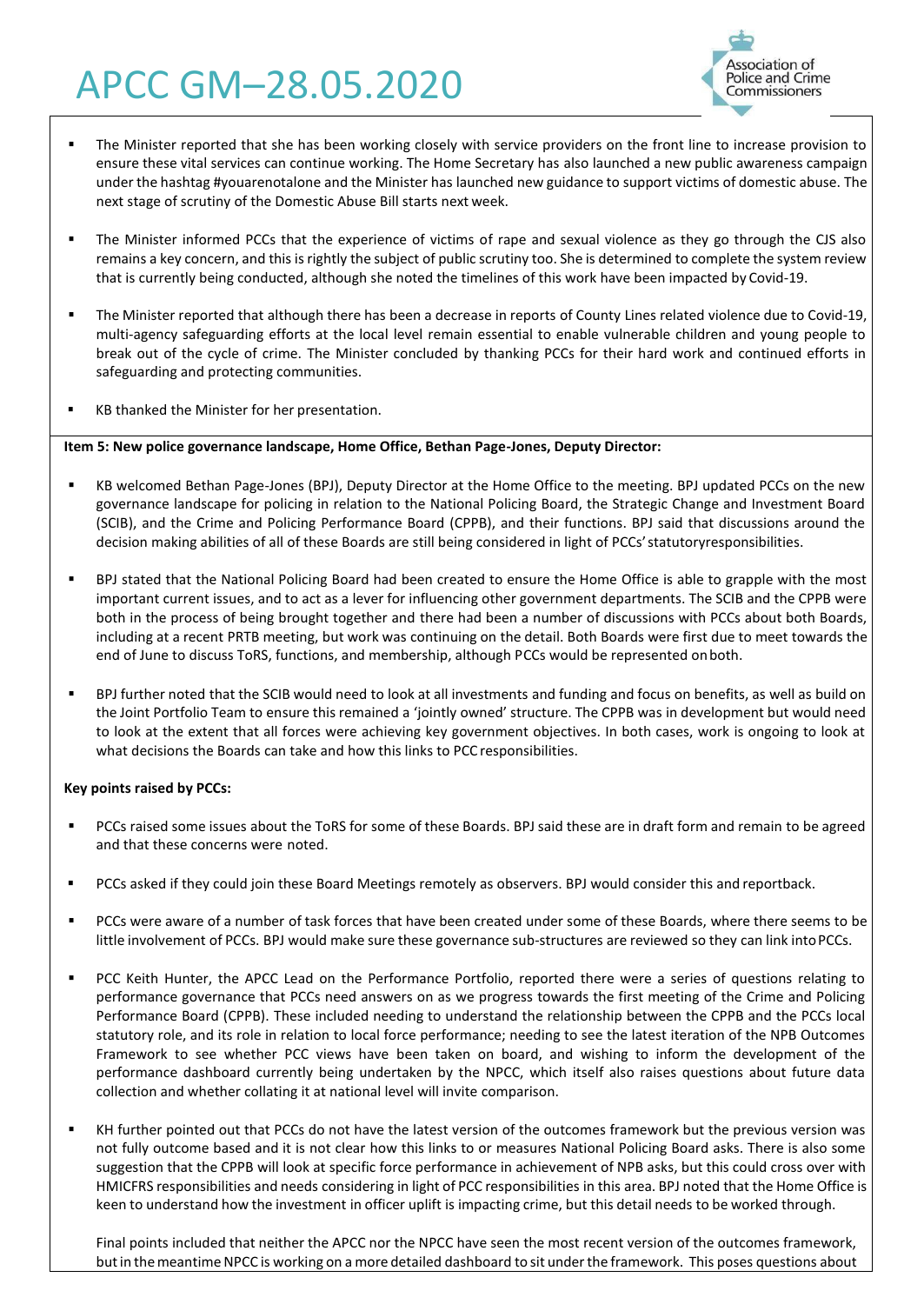# APCC AGM–28.05.2020



what will be done with this data and whether it could be used to put forces on some kind of 'naughty step' without much input from PCCs, the NPCC or HMIC. NPCC are trying to get agreement to a wider set of measures but questions remain about how this links to PCC responsibilities. BPJ noted this was also being worked through.

- PCCs asked what connection is there with the Criminal Justice Board. BPJ noted the key link is through the National Policing Board but also through the Crime and Justice taskforce.
- KB thanked BPJ for her presentation and attendance.

# **Approved/Agreed actions were:**

- **■** The Home Office presentation on the new police governance landscape will be circulated to PCCs.
- The Home Office will consider if it would be possible to involve PCCs as observers in virtual Board meetings.
- The Home Office would review governance sub-structures around various task forces in relation to PCCinvolvement.

# **Item 6: APCC Portfolio updates and discussions:**

- **Time was specifically set aside during the last part of the General Meeting to discuss recent developments relating to the** work of the APCC CJS Portfolio and Victims Portfolio in particular, which were discussed in some depth.
- The APCC CJS Lead David Lloyd felt there were 5 key issues that needed to be addressed urgently. Thesewere:
	- 1. Data is not being properly shared across agencies and with LCJBs in particular.
	- 2. HMCTS must give more flexibility for local areas to innovate.
	- 3. The differences between local and national perspectives must be recognised.
	- 4. The use of technology is key.
	- 5. It is of concern that the police are now picking up the bill from the courts in relation to supportingvideoremands.
- **.** The APCC Deputy Lead Sue Mountstevens thanked DL for all his work in this area and stated that we now needed a step change in order to achieve more and we must get the centre to recognise there is a crisis of a backlog in our courts system. Discussionsfocused on the roles that both PCCs and Local Criminal Justice Boards could deliver locally in order to help tackle this crisis if greater flexibility were given regarding decision making, innovation and the potential ability to develop local solutions to local problems.
- PCC Victims Lead Julia Mulligan reported back on the busy and productive activity occurring in the Victims Portfolio during the lockdown, through work with the Home Office, the Ministry of Justice, the MHCLG, and the College of Policing. JM stated that she and SH had had a positive meeting with the MOJ the day before and that PCC issues / concerns with the MOJ funding guidance were now being addressed.
- JM further reported that she and KB had recently attended the Number 10 Hidden Harms Summit which had provided a very good opportunity to promote the impactful work that PCCs were doing to protect the most vulnerable people in our communities. Reference was also made to the 4 forces – North Yorkshire, Sussex, Devon and Cornwall, and the Met – who are currently piloting deep data dives into domestic abuse and sexual violence in their force areas data with the support of the Home Office, the APCC, the NPCC, and local partner agencies. It is intended that the first set of data results will come before the National Policing Board and will be the subject of an academic roundtable in due course. On a wider but extremely important point, concerns were also raised over the issue of victim referral into localservices.

# **Key points raised by PCCs:**

PCCs emphasised that the impact of the backlog in the CJS is increasing and, without urgent action, is going to be massive and very difficult to reduce. This now needs to be seen as an emergency by government. Local solutions and engagement through PCCs are needed and the possibility of using other buildings for courts and evening courts needs to continue to be explored locally. The support of LCJBs are key too.

# **Approved/Agreed Actions were:**

▪ The APCC led by David Lloyd and Sue Mountstevens would write to the Lord Chancellor expressing the concerns of PCCs regarding the current situation in the CJS and making a strong, robust case for greater local innovation and decision making.